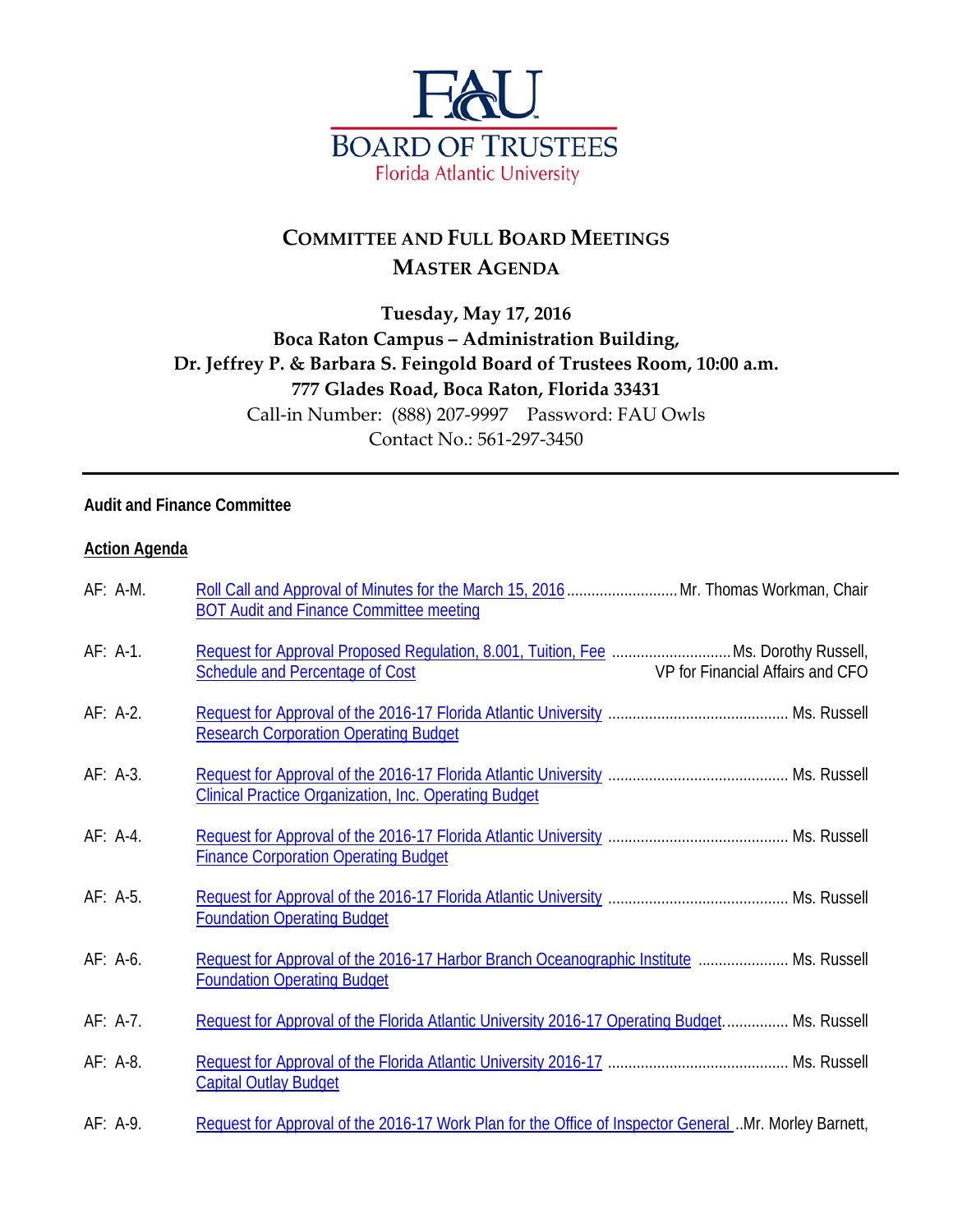## **Information Agenda**

| $AF: I-1.$ | Review of Audit Report No. 2016-174, FAU Financial Audit for the Fiscal Year  Ms. Russell<br><b>Ended June 30, 2015</b>                                   |  |
|------------|-----------------------------------------------------------------------------------------------------------------------------------------------------------|--|
| $AF: I-2.$ | Review of Audit Report No. 2016-134, FAU Operational Audit for the Fiscal Year  Ms. Russell<br><b>Ended June 30, 2015</b>                                 |  |
| $AF: I-3.$ | Review of Summary of Follow-up on Audit Recommendations Scheduled to be  Mr. Barnett<br>Implemented During the Period of July 1 through December 31, 2015 |  |
| $AF: I-4.$ |                                                                                                                                                           |  |
| $AF: I-5.$ |                                                                                                                                                           |  |

## **Committee on Academic and Student Affairs**

## **Action Agenda**

| AS: A-M.  | Roll Call and Approval of Minutes for the March 15, 2016 Meeting  Mr. Daniel Cane, Chair                                                                                           |
|-----------|------------------------------------------------------------------------------------------------------------------------------------------------------------------------------------|
| $AS: A-1$ | Request for Approval of Degree Termination - Master of Science  Dr. Russ Ivy, Associate Provost<br>in Music Business Administration - CIP - 50.1003<br>for Programs and Assessment |
| AS: A-2   | a) MA/MAT in French - CIP 16.0901<br>b) MA/MAT in Spanish - CIP 16.0905<br>c) MA in Comparative Literature - 16.0102<br>d) $MA$ in Linguistics $-16.0102$                          |
| $AS: A-3$ | Request for Approval of New Academic Program – Master of Arts in Languages, Linguistics  Dr. Ivy<br>and Comparative Literature - CIP 16.9999                                       |
| $AS: A-4$ | a) MA in Geography - CIP 45.0701<br>b) $MS$ in Geology - CIP 40.0601                                                                                                               |
| $AS: A-5$ | in Geoscience - CIP 40.0699                                                                                                                                                        |
| $AS: A-6$ | in Liberal Arts and Sciences - CIP 24.0101                                                                                                                                         |
| AS: A-7   |                                                                                                                                                                                    |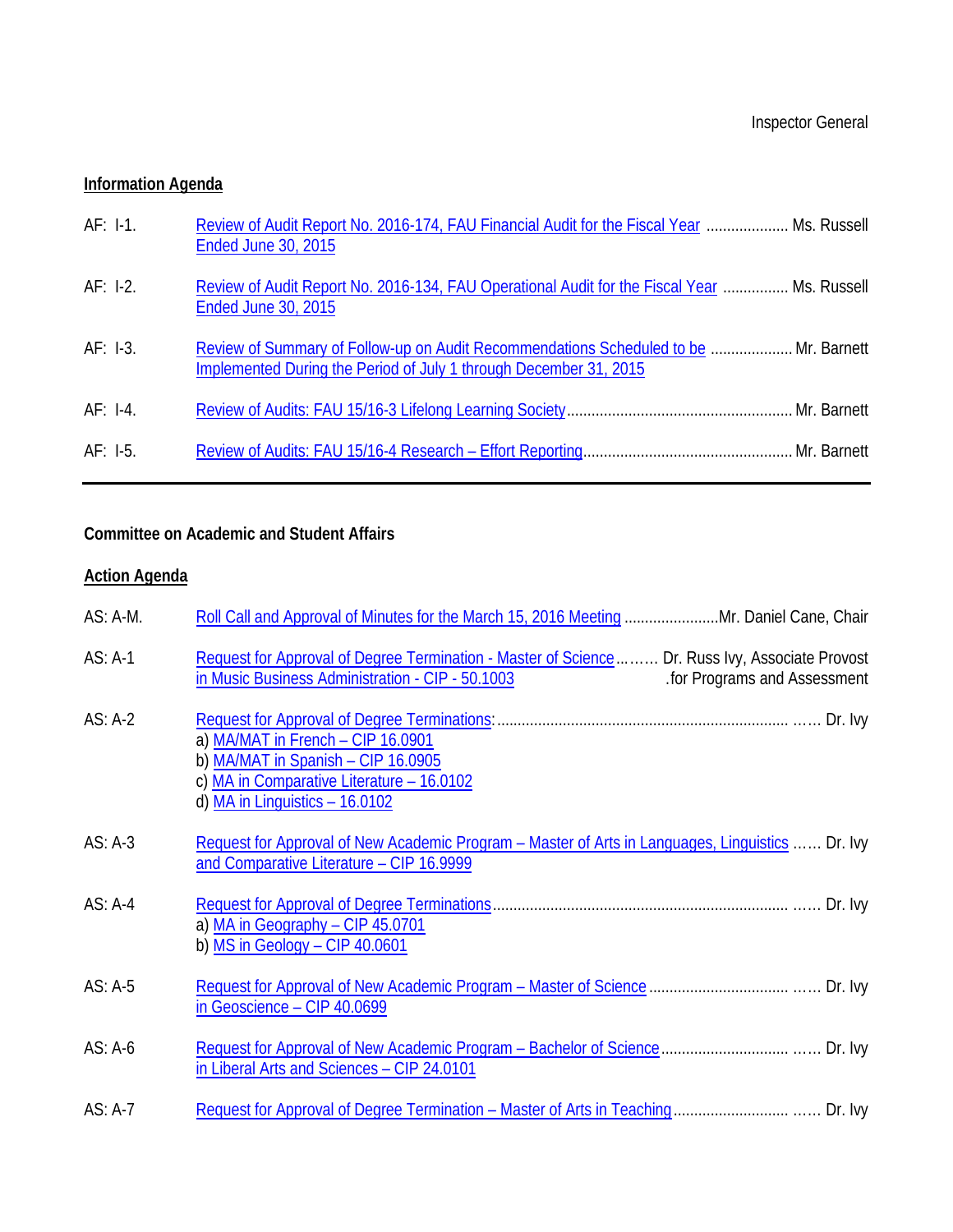in English – [CIP 23.0101](http://www.fau.edu/bot/meetings/05172016/casa/as.a7.casa.pdf)

AS: A-8 [Request for Approval of Honorary Doctorate](http://www.fau.edu/bot/meetings/05172016/casa/as.a8.pdf) ........ Dr. Gary Perry, Provost and VP for Academic Affairs [for Madam Zainab Hawa Bangura](http://www.fau.edu/bot/meetings/05172016/casa/as.a8.pdf)

## **Information Agenda**

AS: I-1. [Provost's Update.](http://www.fau.edu/bot/meetings/05172016/casa/as.i1.pdf).........................................................................................................................Dr. Perry

## **Strategic Planning Committee**

#### **Action Agenda**

| $SP: A-M.$ | Roll Call and Approval of Minutes for the March 15, 2016 Meeting  Mr. Abdol Moabery, Chair |
|------------|--------------------------------------------------------------------------------------------|
| $SP: A-1.$ |                                                                                            |
| $SP: A-2.$ | VP for Administrative Affairs                                                              |

### **Community and Governmental Relations Committee**

#### **Action Agenda**

| $CG: A-M.$ | Roll Call and Approval of the Minutes for the March 15, 2016 Meeting  Mr. Robert Stilley, Chair |  |
|------------|-------------------------------------------------------------------------------------------------|--|
|            |                                                                                                 |  |

## **Information Agenda**

|  |  | N/Ir |  |  |
|--|--|------|--|--|
|--|--|------|--|--|

### **Full Board Meeting**

| IV. Public Comments |  |
|---------------------|--|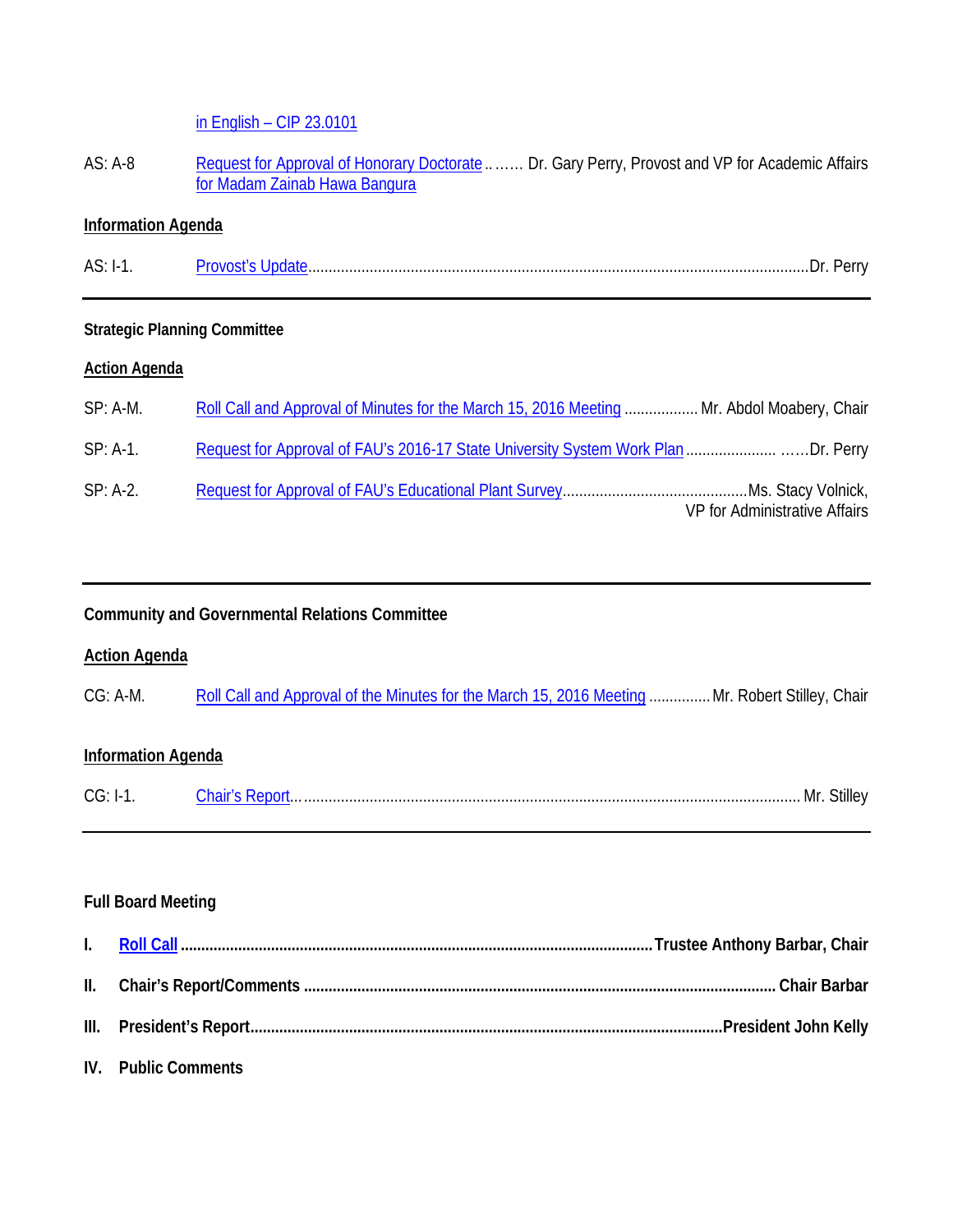| V.  | March 15, 2016<br>a.                                                                                                                                                      |  |
|-----|---------------------------------------------------------------------------------------------------------------------------------------------------------------------------|--|
| VI. |                                                                                                                                                                           |  |
|     | <b>Audit and Finance Committee</b><br>a.<br>AF: A-1. Approval Proposed Regulation, 8.001, Tuition, Fee Schedule and Percentage of Cost                                    |  |
|     | AF: A-2. Approval of the 2016-17 Florida Atlantic University Research Corporation Operating Budget                                                                        |  |
|     | AF: A-3. Approval of the 2016-17 Florida Atlantic University Clinical Practice Organization, Inc. Operating<br><b>Budget</b>                                              |  |
|     | AF: A-4. Approval of the 2016-17 Florida Atlantic University Finance Corporation Operating Budget                                                                         |  |
|     | AF: A-5. Approval of the 2016-17 Florida Atlantic University Foundation Operating Budget                                                                                  |  |
|     | AF: A-6. Approval of the 2016-17 Harbor Branch Oceanographic Institute Foundation Operating Budget                                                                        |  |
|     | AF: A-7. Approval of the Florida Atlantic University 2016-17 Operating Budget                                                                                             |  |
|     | AF: A-8. Approval of the Florida Atlantic University 2016-17 Capital Outlay Budget                                                                                        |  |
|     | <b>Committee on Academic and Student Affairs</b><br>b.<br>AS: A-1. Approval of Degree Termination - Master of Science in Music Business Administration -<br>CIP - 50.1003 |  |
|     | AS: A-2. Approval of Degree Terminations<br>a) MA/MAT in French - CIP 16.0901<br>b) MA/MAT in Spanish - CIP 16.0905<br>c) MA in Comparative Literature - 16.0102          |  |

- d) <u>[MA in Linguistics –](http://www.fau.edu/bot/meetings/05172016/casa/as.a2.full.pdf) 16.0102</u>
- AS: A-3. Approval of New Academic Program [Master of Arts in Languages, Linguistics](http://www.fau.edu/bot/meetings/05172016/casa/as.a3.full.pdf) [and Comparative Literature –](http://www.fau.edu/bot/meetings/05172016/casa/as.a3.full.pdf) CIP 16.9999
- AS: A-4. [Approval of Degree Terminations:](http://www.fau.edu/bot/meetings/05172016/casa/as.a4.full.pdf) a) [MA in Geography –](http://www.fau.edu/bot/meetings/05172016/casa/as.a4.full.pdf) CIP 45.0701 b) [MS in Geology –](http://www.fau.edu/bot/meetings/05172016/casa/as.a4.full.pdf) CIP 40.0601
- AS: A-5. Approval of New Academic Program Master of Science in Geoscience CIP 40.0699
- AS: A-6. [Approval of New Academic Program –](http://www.fau.edu/bot/meetings/05172016/casa/as.a6.full.pdf) Bachelor of Science [in Liberal Arts and Sciences –](http://www.fau.edu/bot/meetings/05172016/casa/as.a6.full.pdf) CIP 24.0101
- AS: A-7. Approval of Degree Termination [Master of Arts in Teaching in English –](http://www.fau.edu/bot/meetings/05172016/casa/as.a7.full.pdf) CIP 23.0101
- AS: A-8. [Approval of Honorary Doctorate for Madam Zainab Hawa Bangura](http://www.fau.edu/bot/meetings/05172016/casa/as.a8.full.pdf)